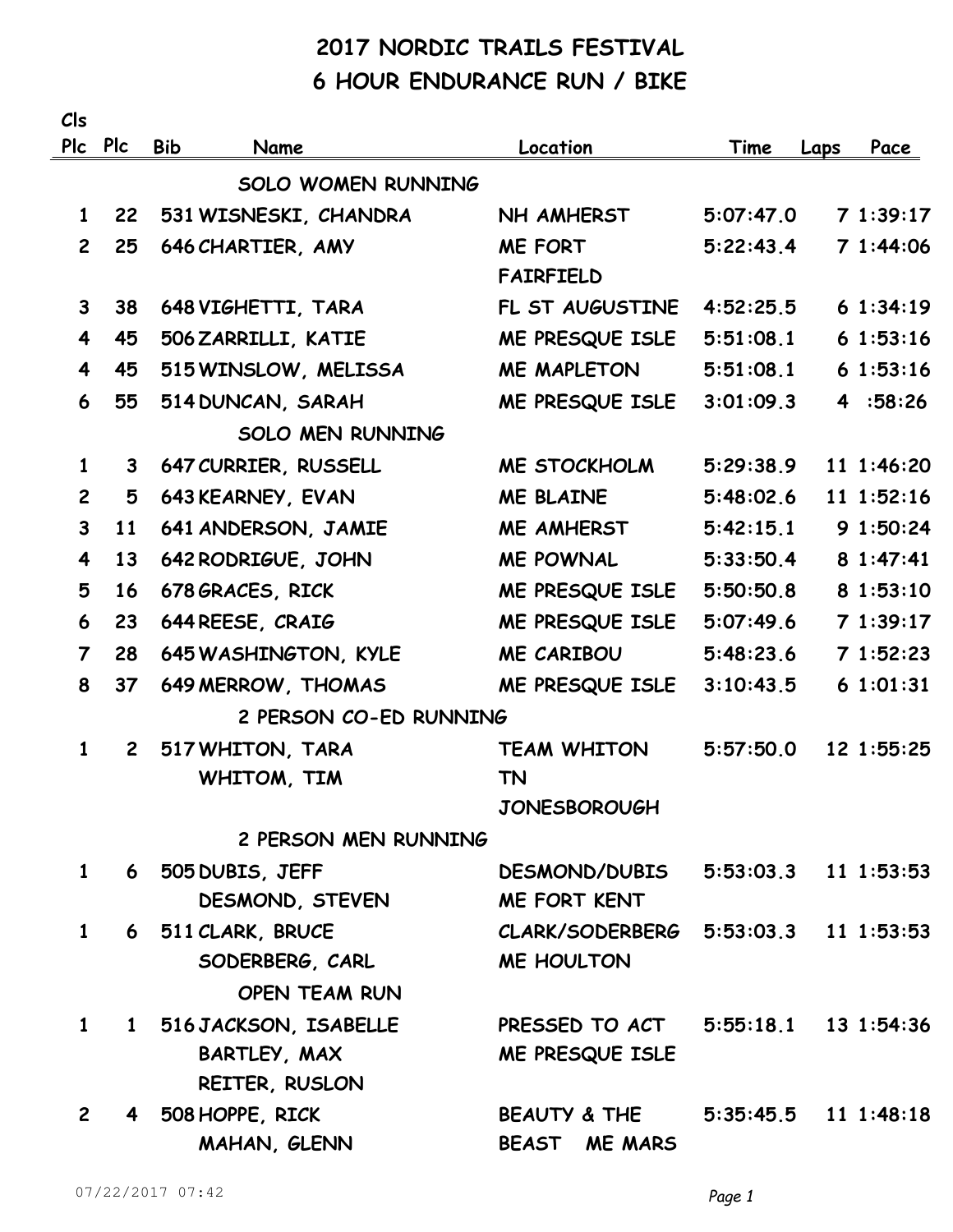| Cls            |                 |                                  |                           |           |              |           |
|----------------|-----------------|----------------------------------|---------------------------|-----------|--------------|-----------|
|                | Plc Plc         | <b>Bib</b><br>Name               | Location                  | Time      | Laps         | Pace      |
|                |                 | <b>OPEN TEAM RUN</b>             |                           |           |              |           |
|                |                 | MCKEEN, STEPH                    | <b>HILL</b>               |           |              |           |
|                |                 | MCQUADE, KATIE                   |                           |           |              |           |
| $\mathbf{3}$   | 8               | 507 BARD, KALLIE                 | <b>TEAM 138</b>           | 5:27:07.3 |              | 101:45:31 |
|                |                 | SIROIS, ANN                      | ME PRESQUE ISLE           |           |              |           |
|                |                 | TARDY, DAVID                     |                           |           |              |           |
| 4              | 9               | 536 HEWS, AUDREY                 | <b>WE'D RATHER BE</b>     | 5:08:12.4 |              | 91:39:25  |
|                |                 | MCGUIRE, ROBIN                   | <b>BIKIN ME CARIBOU</b>   |           |              |           |
|                |                 | PAPSADORA, MATTHEW               |                           |           |              |           |
|                |                 | PAPSADORA, TRACIE                |                           |           |              |           |
| 5              | 10              | 600 CASS, DANIELLE               | <b>TEAM SWB</b>           | 5:25:46.4 |              | 91:45:05  |
|                |                 | MACEK, JULIA                     | <b>ME</b>                 |           |              |           |
|                |                 | MARSTON, KELI                    |                           |           |              |           |
| 6              | 24              | 535 DEAN, ALLISON                | <b>HITCH HIKERS</b>       | 5:09:12.4 |              | 71:39:44  |
|                |                 | DUMAIS, BRANDY<br>STAPLES, BRYNN | <b>ME MAPLETON</b>        |           |              |           |
|                |                 | JORDAN, KASSANDRA                |                           |           |              |           |
|                |                 | <b>SOLO MEN BIKE</b>             |                           |           |              |           |
| $\mathbf{1}$   | 12              | 317 LANDRY, ANDRE                | NB CAP-PELE               | 5:23:39.9 |              | 8:46:14   |
| $\overline{2}$ | 14              | 310 BSCHADEN, TIMO               | NB STILESVILLE            | 5:48:36.0 |              | 8:49:48   |
| $\mathbf{3}$   | 15              | 305 REYNOLDS, MATTHEW            | <b>ME FARMINGTON</b>      | 5:49:05.0 | 8            | :49:52    |
| 4              | 35              | 318 CARLSON, BRYCE               | <b>ME ROCKLAND</b>        | 6:09:19.4 | $\mathbf{7}$ | :52:45    |
| 5              | 40              | 304 SUMNER, JOHN                 | <b>ME POWNAL</b>          | 5:26:50.3 |              | 6:46:41   |
| 6              | 44              | 306 COOPER, CHARLIE              | ME HOPE                   | 5:50:51.3 |              | 6:50:07   |
| $\overline{7}$ | 48              | 330 KORHONEN, BRIAN              | NH FORT                   | 5:55:30.0 |              | 6:50:47   |
|                |                 |                                  | <b>FAIRFIELD</b>          |           |              |           |
| 8              | 58              | 323 MCLAUGHLIN, MATT             | ME MAPLETON               | 5:11:28.6 |              | 4 :44:29  |
| 9              | 59              | 337 EVERTT, SEAN                 | NB DOUGLAS                | 6:18:46.8 |              | 4 :54:06  |
| 10             | 60              | 313 SPRING, BRIAN                | MA STERLING               | 5:46:51.1 |              | 3:49:33   |
| 11             | 62              | 339 EVERETT, LIAM                | NB DOUGLASS               | 1:43:09.9 |              | 2 : 14:44 |
| 12             | 63              | 338 EVERETT, SAM                 | NB DOUGLASS               | 1:52:27.9 |              | 2:16:03   |
| 13             | 64              | 358 CASSIDY, DAVID               | ME PORTLAND               | 2:27:19.3 |              | 2 : 21:02 |
|                |                 | <b>SOLO WOMEN BIKE</b>           |                           |           |              |           |
| $\mathbf{1}$   | 33 <sup>7</sup> | 387 MORTON, CATHY                | <b>ME FARMINGTON</b>      | 6:05:15.1 |              | 7 : 52:10 |
| $2^{\circ}$    | 36              | 386 VICKERS, SARAH               | ME HOLDEN                 | 6:20:36.2 |              | 7 :54:22  |
| $\mathbf{3}$   | 57              | 342 QUIMBY, BECKY                | ME NORRIDGEWOCK 4:23:54.0 |           |              | 4 : 37:42 |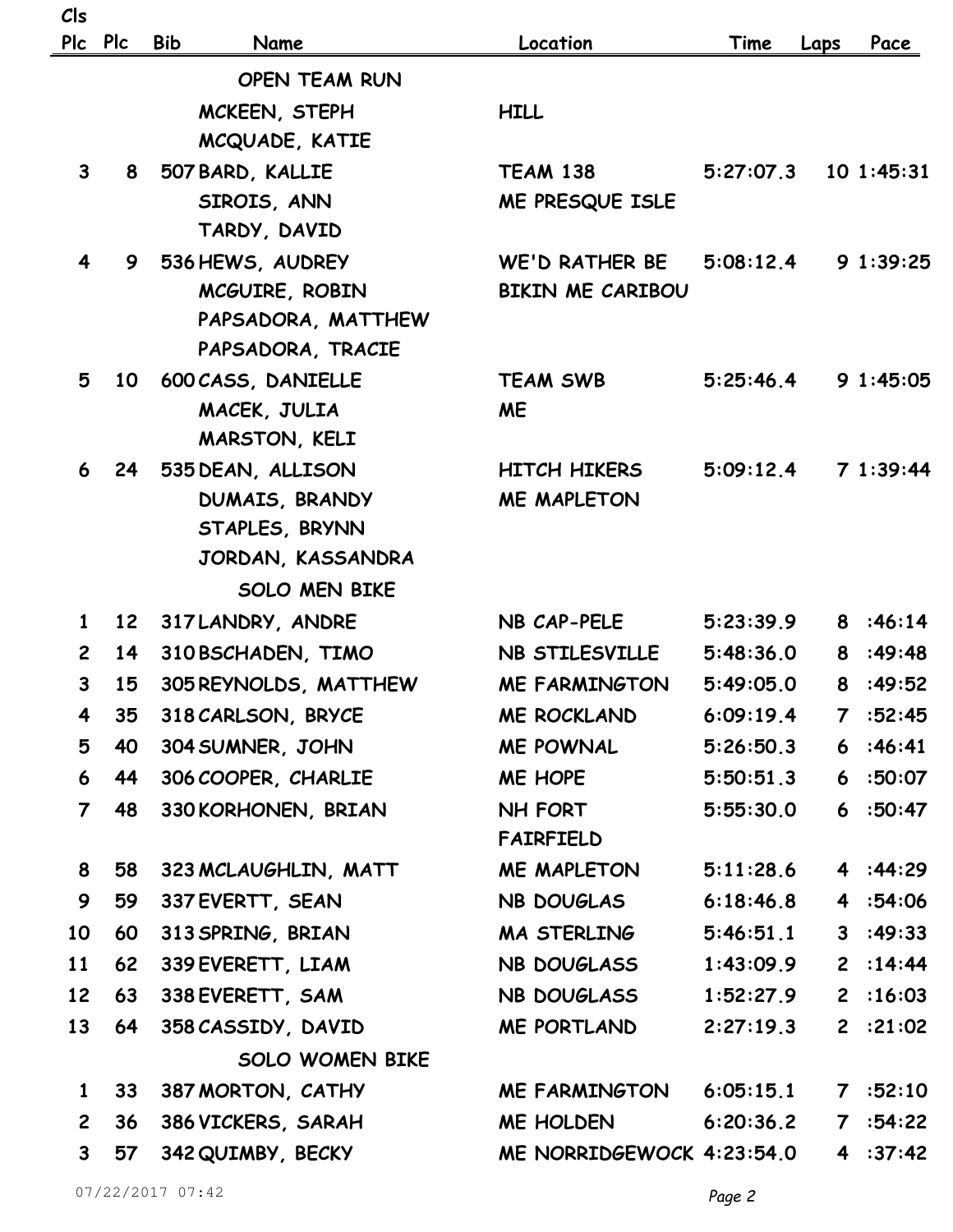| Cls                     |         |                                            |                                    |                        |      |           |
|-------------------------|---------|--------------------------------------------|------------------------------------|------------------------|------|-----------|
|                         | Plc Plc | <b>Bib</b><br>Name                         | Location                           | Time                   | Laps | Pace      |
|                         |         | <b>SOLO WOMEN BIKE</b>                     |                                    |                        |      |           |
| $\overline{\mathbf{4}}$ |         | 61 385 BICKFORD, CHRISTINA                 | MA STERLING                        | 5:47:41.0              |      | 3:49:40   |
|                         |         | 2 PERSON CO-ED BIKE                        |                                    |                        |      |           |
| $\mathbf{1}$            | 19      | 329 BOUCHARD, ANDREW                       | THE ROAD CREW                      | 5:59:09.4              |      | 8:51:18   |
|                         |         | <b>BOUCHARD, JULIE</b>                     | <b>ME CARIBOU</b>                  |                        |      |           |
| $2^{\circ}$             |         | 21 348 FOLNSBEE, RENEE                     | SLIPPING GEARS                     | 6:16:13.4              |      | 8:53:44   |
|                         |         | PLATT, FRANK                               | <b>RACIN ME BREWER</b>             |                        |      |           |
| $\mathbf{3}$            |         | 26 353 KIMBALL, ROSALEA                    | TEAM LOOP FRUITS 5:36:10.8         |                        |      | 7:48:01   |
|                         |         | SCHWAB, BRUCE                              | <b>ME WINTHROP</b>                 |                        |      |           |
| 4                       | 32      | 351 RICHARD, SANDY                         | NORTHERN LIGHTS                    | 6:04:24.2              |      | 7 : 52:03 |
|                         |         | RICHARD, TODD                              | <b>ME FARMINGTON</b>               |                        |      |           |
| 5                       | 42      | 309 COTE, MATT                             | COTE/CUSHMAN                       | 5:47:49.8              |      | 6:49:41   |
|                         |         | CUSHMAN, KALE                              | ME OLD TOWN                        |                        |      |           |
| 6                       | 43      | 352 JERNIGAN, CRAIG                        | <b>SLIPPING GEARS</b>              | 5:50:13.4              |      | 6:50:01   |
|                         |         | JERNIGAN, RAYLENE                          | ME CLIFTON                         |                        |      |           |
| $\overline{7}$          | 49      | 354 NEAL, JASON                            | <b>TEAM RIPPER</b>                 | 5:55:54.9              |      | 6:50:50   |
|                         |         | NEAL, KATIE                                | <b>ME ENFIELD</b>                  |                        |      |           |
| 8                       | 53      | 340 FRESTON, CHRISTINE                     | <b>TEAM FRESTON</b>                | 5:52:45.3              |      | 5:50:23   |
|                         |         | FRESTON, KASEY                             | <b>ME FORT KENT</b>                |                        |      |           |
| 9                       | 56      | 327 JUSTIN, FERESHETIAN                    | <b>TEAM OSI</b>                    | 3:52:17.6              |      | 4:33:11   |
|                         |         | SARAH, BEAULIEU                            | <b>NH SUNAPEE</b>                  |                        |      |           |
|                         |         | 2 PERSON WOMEN BIKE                        |                                    |                        |      |           |
|                         |         | 1 51 360 JONES, ALYSSA                     | RAD BITCHES                        | $6:04:22.4$ 6 $:52:03$ |      |           |
|                         |         | LOMBARDO, CARA                             | <b>ME GARLAND</b>                  |                        |      |           |
|                         |         | 2 PERSON MEN BIKE                          |                                    |                        |      |           |
|                         |         | 1 17 308 CHOINIERE, MICHAEL                | SLIPPING GEARS                     | 5:51:59.0              |      | 8:50:17   |
|                         |         | MACDONALD, CRAIG                           | <b>RACIN ME</b>                    |                        |      |           |
|                         |         |                                            | <b>GARLAND</b>                     |                        |      |           |
|                         |         | 2 18 325 CUSHMAN, JONAH                    | TEAM SLIPPING                      | 5:52:48.4              |      | 8 :50:24  |
|                         |         | <b>CUSHMAN, LUKE</b>                       | <b>GEARS ME OLD</b><br><b>TOWN</b> |                        |      |           |
| $\mathbf{3}$            |         |                                            | ME MARS HILL                       | 5:38:18.1              |      | 7:48:19   |
|                         |         | 27 326 LAFRANCOIS, GREG<br>ROSSIGNOL, MARK |                                    |                        |      |           |
| 4                       |         | 29 316 BARD, JOEY                          | UNITED ONE                         | 5:48:32.3              |      | 7:49:47   |
|                         |         | THERRIEN, ED                               | <b>ME CARIBOU</b>                  |                        |      |           |
|                         | 5       | 30 357 HITCHCOCK, PJ                       | <b>MAXTRAX</b>                     | 5:56:53.7              |      | 7:50:59   |
|                         |         |                                            |                                    |                        |      |           |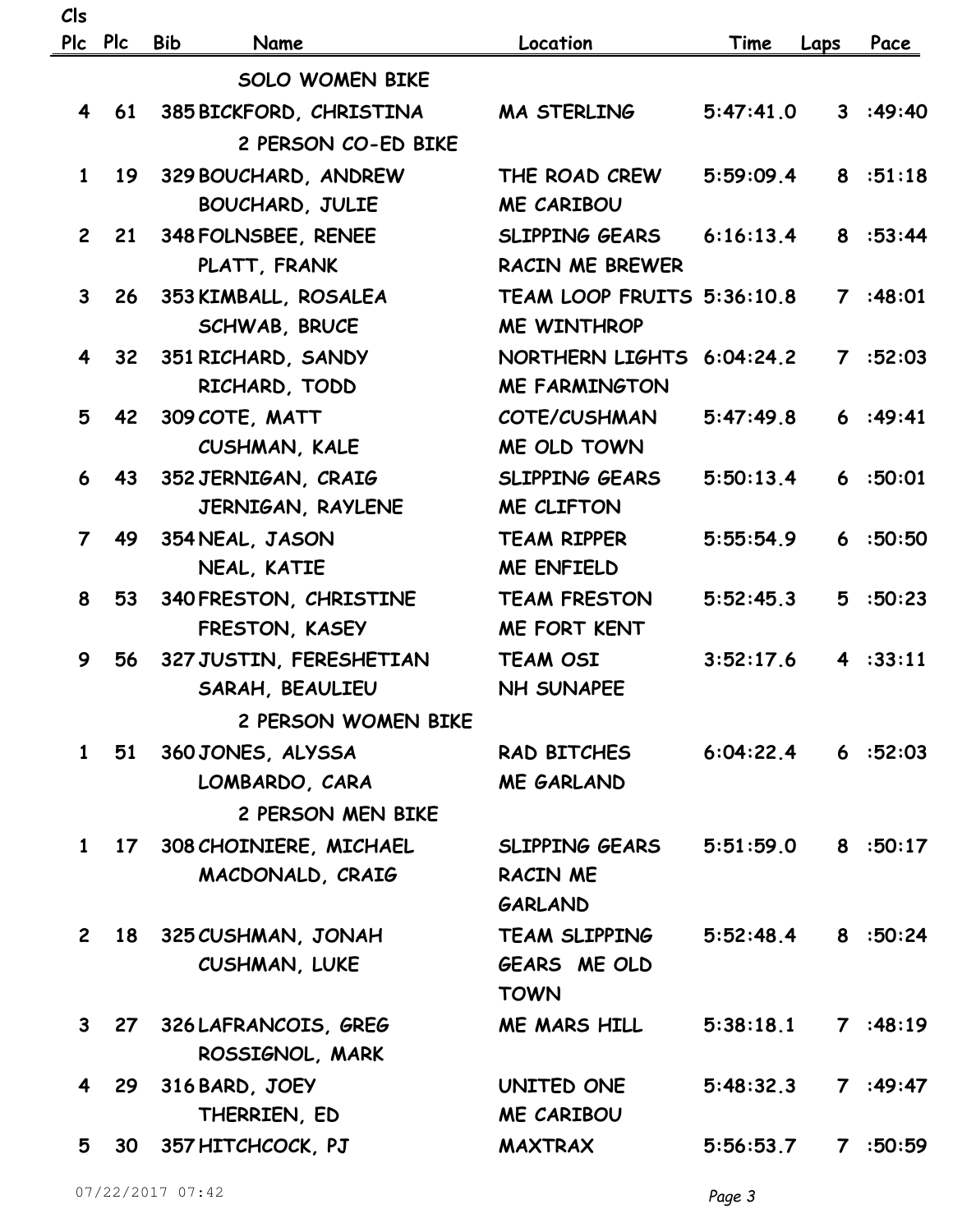| Cls            |                   |                       |                                   |           |      |         |
|----------------|-------------------|-----------------------|-----------------------------------|-----------|------|---------|
|                | Plc Plc           | <b>Bib</b><br>Name    | Location                          | Time      | Laps | Pace    |
|                | 2 PERSON MEN BIKE |                       |                                   |           |      |         |
|                |                   | TRITT, MAX            | <b>ME WESTBROOK</b>               |           |      |         |
| 6              | 31                | 321 ENNIS, JASON      | <b>INSIDE TRACK</b>               | 5:58:56.4 |      | 7:51:16 |
|                |                   | MCPHERSON, CHAD       | ME PRESQUE ISLE                   |           |      |         |
| 7 <sup>7</sup> |                   | 34 356 CARVELL, MATT  | <b>IRRESPONSIBLE</b>              | 6:07:02.0 |      | 7:52:26 |
|                |                   | MASCETTA, JOHN        | <b>ADULTS ME</b><br><b>BREWER</b> |           |      |         |
| 8              | 41                | 314 CARLSON, RORY     | RAGGED MOUNTAIN 5:26:57.5         |           |      | 6:46:42 |
|                |                   | CARLSON, SCOTT        | RIDE ME ROCKLAND                  |           |      |         |
| 9              | <b>50</b>         | 355 BRITTAIN, FRED    | <b>FAT ALBERTS</b>                | 5:55:56.5 |      | 6:50:50 |
|                |                   | RICE, RAYMOND         | <b>ME FARMINGTON</b>              |           |      |         |
|                |                   | <b>OPEN TEAM BIKE</b> |                                   |           |      |         |
| $\mathbf 1$    | <b>20</b>         | 359 LIVINGSTON, TIM   | DESTROYER SELVES 6:10:20.5        |           |      | 8:52:54 |
|                |                   | SCHALL, BILL          | CT SHELTON                        |           |      |         |
|                |                   | SCHALL, DAN           |                                   |           |      |         |
| $2^{\circ}$    | <b>39</b>         | 344 CHASSE, THOMAS    | <b>BIKE BOARD &amp; SKI</b>       | 5:02:53.9 |      | 6:43:16 |
|                |                   | HIGGINS, FRANK        | COO ME PRESQUE                    |           |      |         |
|                |                   | NADEAU, DAVID         | <b>ISLE</b>                       |           |      |         |
|                |                   | PARENT, JOSHUA        |                                   |           |      |         |
| $\mathbf{3}$   | 47                | 328 PRICE, ROBERT     | PRICE/WIDMER                      | 5:51:25.6 |      | 6:50:12 |
|                |                   | WIDMER, GLEN          | <b>ME MONTIVILLE</b>              |           |      |         |
|                |                   | WIDMER, ISAAC         |                                   |           |      |         |
|                | 4 52              | 341 FLEWELLING, GAIGE | <b>FLE/BEV/OUE</b>                | 5:23:41.2 |      | 5:46:14 |
|                |                   | BEV, MATTHEW          | ME PRESQUE ISLE                   |           |      |         |
|                |                   | OUELETTE, DYLAN       |                                   |           |      |         |
| 5              | 54                | 393 CHRISTIE, TRAVIS  | TEAM WHY NOT                      | 6:03:52.3 |      | 5:51:58 |
|                |                   | SLACKER, JEFF         | ME CARIBOU                        |           |      |         |
|                |                   | WYCOFF, NEAL          |                                   |           |      |         |
|                |                   | MCCORISON, PETER      |                                   |           |      |         |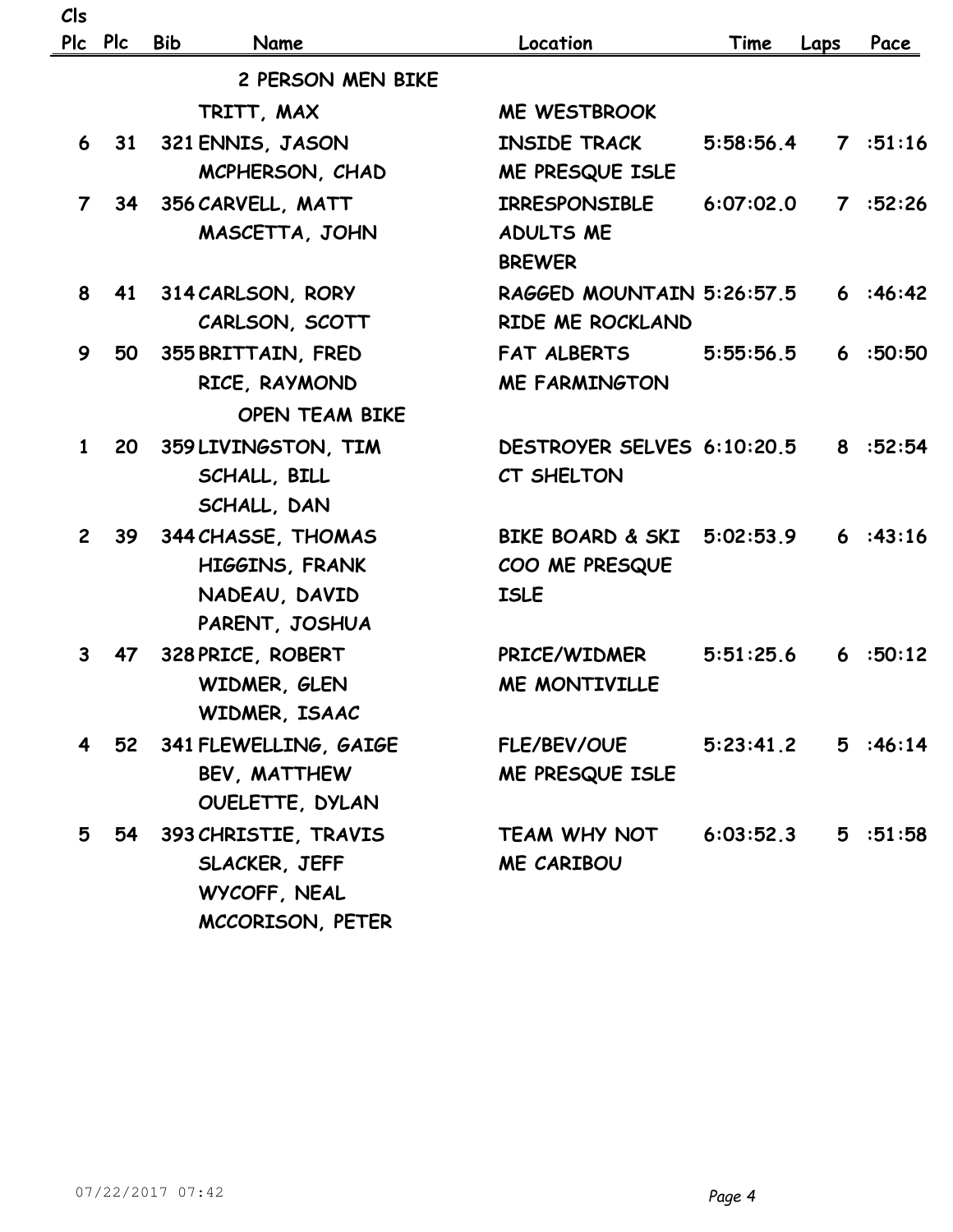## PRESOUE ISLE, ME 07/22/2017 **2017 NORDIC TRAILS FESTIVAL** DOWNHILL **OFFICIAL RESULTS** PL BIB COMPETITOR 1st 2nd Total Pts TEAM T I M E =================================================================================================== Total Back Pts OPEN WOMEN 1 324 FOLNSBEE, RENEE '72 ABERCROTCHITY+ 1:01.50( 1) 1:15.92( 1) 2:17.42 : 0.00 0 1 KIDS OPEN 1 336 CUSHMAN, JONAH '00 :53.65( 5) 1:04.11( 5) 1:57.76 : 0.00 0 2 316 COOPER, CHARLIE '01 :57.79( 7) 1:09.41( 8) 2:07.20 : 9.44 0 3 326 SLEEPER, ELIOT '05 :59.52( 10) 1:12.71( 11) 2:12.23 :14.47 0 4 304 CARLSON, BRYCE '01 1:01.56( 15) 1:13.73( 12) 2:15.29 :17.53 0 5 325 GREGG, CLAY '04 1:00.77( 13) 1:16.46( 14) 2:17.23 :19.47 0 6 319 CUSHMAN, KALE '06 1:05.59( 2) 1:21.92( 2) 2:27.51 :29.75 0 7 305 CARLSON, RORY '04 1:06.10( 18) 1:23.12( 16) 2:29.22 :31.46 0 8 327 SLEEPER, EDISON '06 1:10.76( 19) 1:24.36( 17) 2:35.12 :37.36 0 9 323 PICARD, JADEN '05 1:12.01( 20) 1:27.63( 18) 2:39.64 :41.88 0 9 OPEN MEN 1 318 SCHALL, DAN '77 :50.66( 1) 1:03.54( 3) 1:54.20 : 0.00 0 2 314 CUSHMAN, LUKE '81 :52.85( 2) 1:02.35( 1) 1:55.20 : 1.00 0 3 317 SCHALL, BILL '75 :52.89( 3) 1:02.60( 2) 1:55.49 : 1.29 0 4 334 CHOINIERE, MICHAEL '87 :53.41 (4) 1:03.95 (4) 1:57.36 : 3.16 0 5 332 SCHWAB, BRUCE '60 :57.77( 6) 1:09.01( 6) 2:06.78 :12.58 0 6 360 LIVINGSTON, TIM '76 :59.20( 9) 1:09.12( 7) 2:08.32 :14.12 0 7 306 CARLSON, SCOTT '63 1:00.48( 12) 1:11.47( 10) 2:11.95 :17.75 0 8 320 PLATT, FRANK '81 1:02.02( 16) 1:11.36( 9) 2:13.38 :19.18 0 9 307 ROSS, ALLEN '89 :59.76( 11) 1:14.09( 13) 2:13.85 :19.65 0 10 356 MCLAUGHLIN, MATT '81 1:03.65( 17) 1:16.59( 15) 2:20.24 :26.04 0 11 308 PARENT, JOSHUA '86 1:00.88( 14) 1:29.54( 19) 2:30.42 :36.22 0 11 Did Not Finish 2nd Run 331 HITCHCOCK, PJ '72 :58.91( 8) : 0.00( 0) : 0.00 : 0.00 1 Did Not Start 315 MASCETTA, JOHN '79 : 0.00 (0) : 0.00 (0) : 0.00 : 0.00 321 PUSH, ASHLEY '92  $\qquad \qquad ; \quad 0.00(0) \quad ; \quad 0.00(0) \quad ; \quad 0.00$  : 0.00  $\frac{3200(0)}{200(0)}$  : 0.00( 0) : 0.00 : 0.00 333 CARVELL, MATT '85 (2000) : 0.00 (2000) : 0.00 (2000) : 0.00 : 0.00 335 BSCHADEN, TIMO '82 : 0.00( 0) : 0.00( 0) : 0.00 : 0.00 343 SPRING, BRIAN '69 : 0.00( 0) : 0.00( 0) : 0.00 : 0.00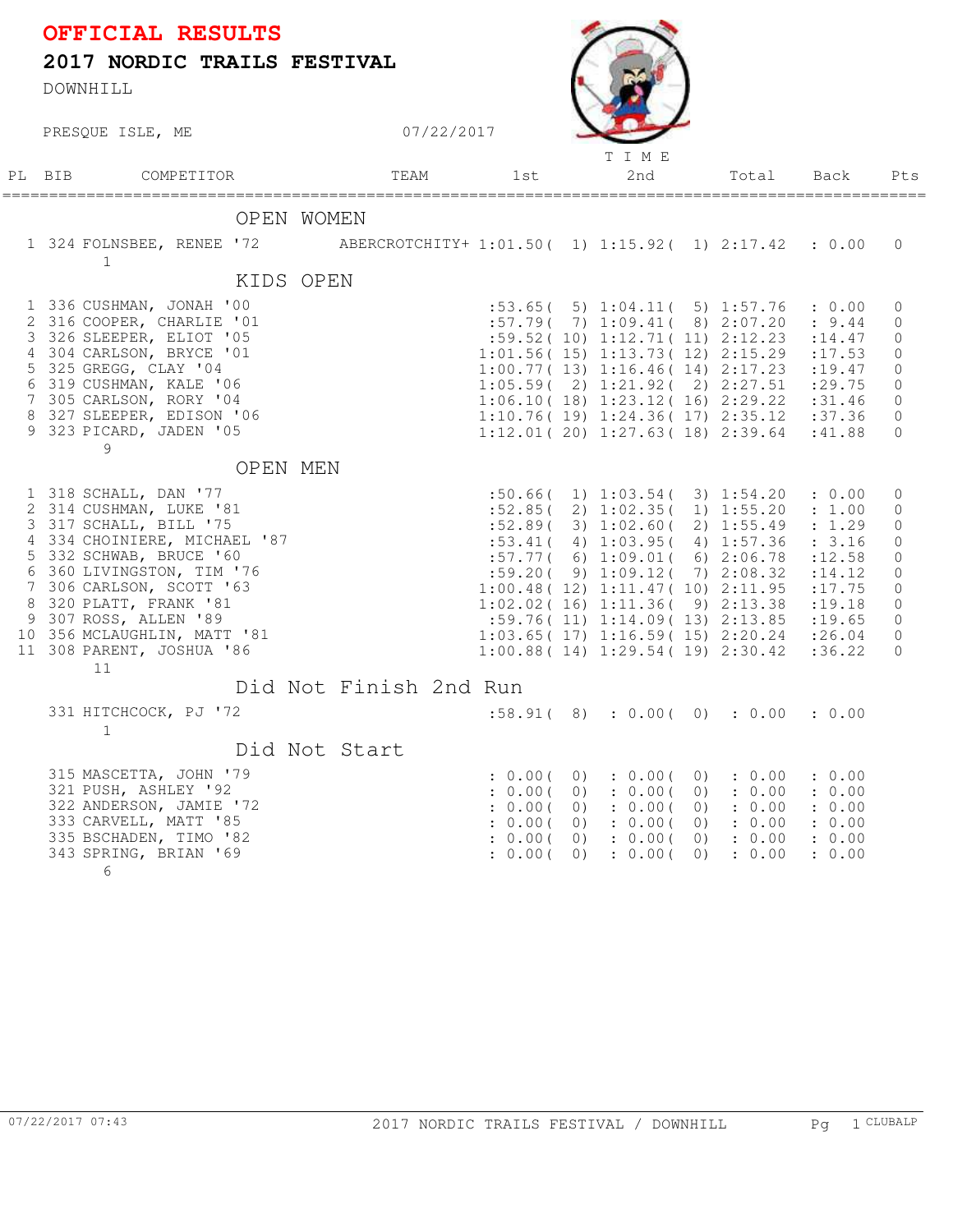## **2017 NORDIC TRAILS FESTIVAL**

|                |                         | 2 J 1 7<br>NORDIC IRAINS FUDIIVAN<br>KIDS RACE - BIKE |      |                            |
|----------------|-------------------------|-------------------------------------------------------|------|----------------------------|
|                | PRESOUE ISLE, ME        | OFFICIAL RESULTS                                      |      |                            |
|                | RACE#: ntfest17-2       | 07/22/2017                                            |      |                            |
| PL BIB         | NAME                    | LOCATION                                              | TEAM | PTS<br>TIME                |
|                | 7 AND UNDER             |                                                       |      |                            |
|                | 29 ANDREW MCLAUGHLIN    | ME MAPLETON                                           |      | : 4:36.9<br>$\circ$        |
| 8 to 10        |                         |                                                       |      |                            |
|                | 30 DYLLAN MAPLE         | ME MAPLETON                                           |      | $\mathbb O$<br>: 2:54.2    |
| $\sqrt{2}$     | 55 RUBEN WILDMER        | ME MONTVILLE                                          |      | $\mathbb O$<br>: 3:02.3    |
| $\mathfrak{Z}$ | 28 MACKENZIE MCLAUGHLIN | ME MAPLETON                                           |      | $\mathbb O$<br>: 5:04.0    |
| $\overline{4}$ | 25 RHEIA SCHALL         | ME HAMPDEN                                            |      | $\circledcirc$<br>:15:29.0 |
| 5              | 26 ADDISON SCHALL       | ME HAMPDEN                                            |      | $\circ$<br>: 18: 39.5      |
|                | 11 TO 14                |                                                       |      |                            |
|                | 56 KALE CUSHMAN         | ME OLD TOWN                                           |      | $\circ$<br>: 12: 44.3      |
| 2              | 27 SOPHIA SCHALL        | ME HAMPDEN                                            |      | $\mathsf{O}$<br>: 14:34.3  |
| 3              | 32 CADE ENNIS           | ME PRESQUE ISLE                                       |      | $\mathsf{O}$<br>:17:00.9   |
| $\overline{4}$ | JACK HALLETT<br>31      | ME MAPLETON                                           |      | $\circ$<br>: 28:17.2       |
|                |                         |                                                       |      |                            |

10 COMPETITORS

 $\overline{\phantom{a}}$